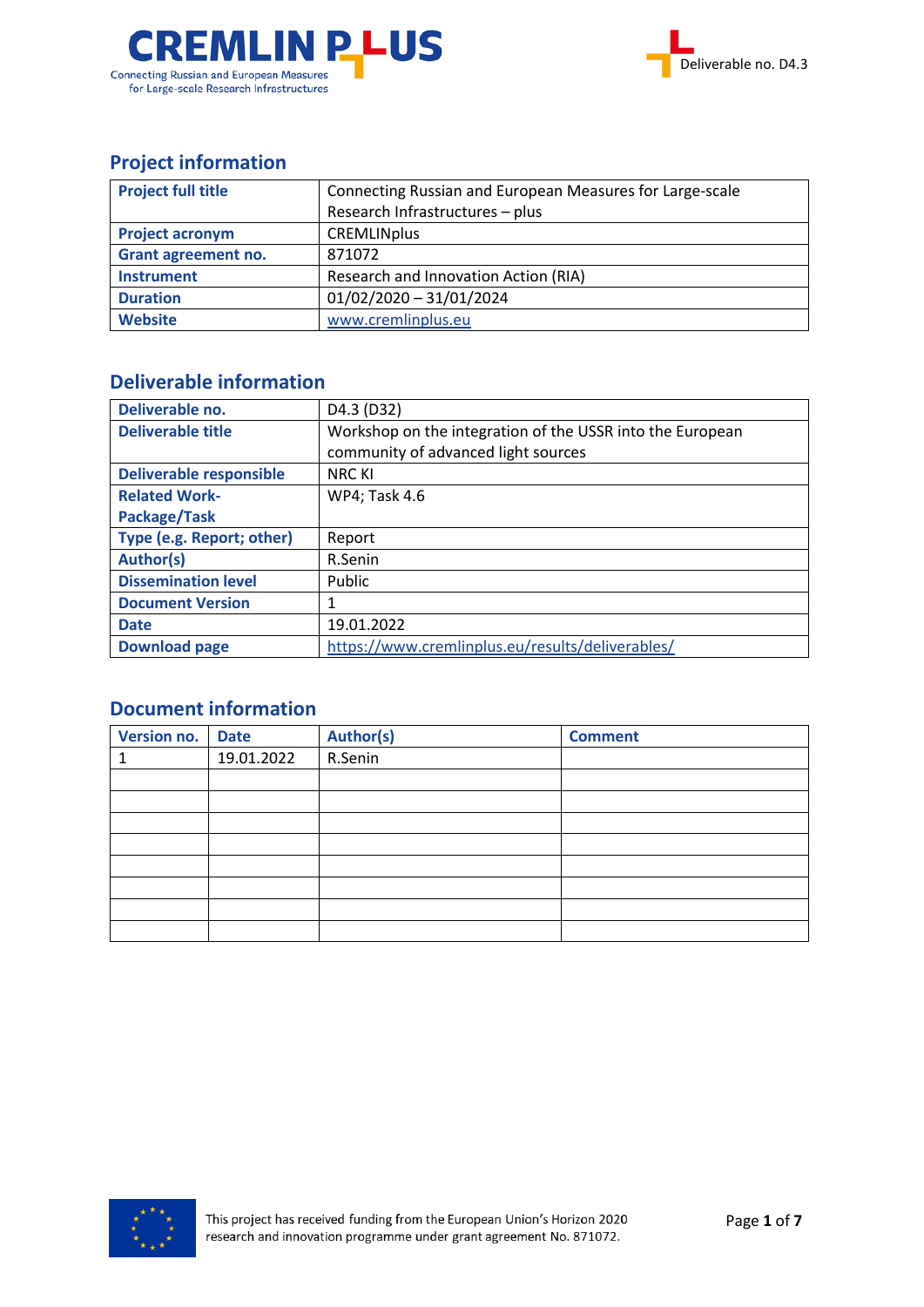



# <span id="page-1-0"></span>**Table of Contents**

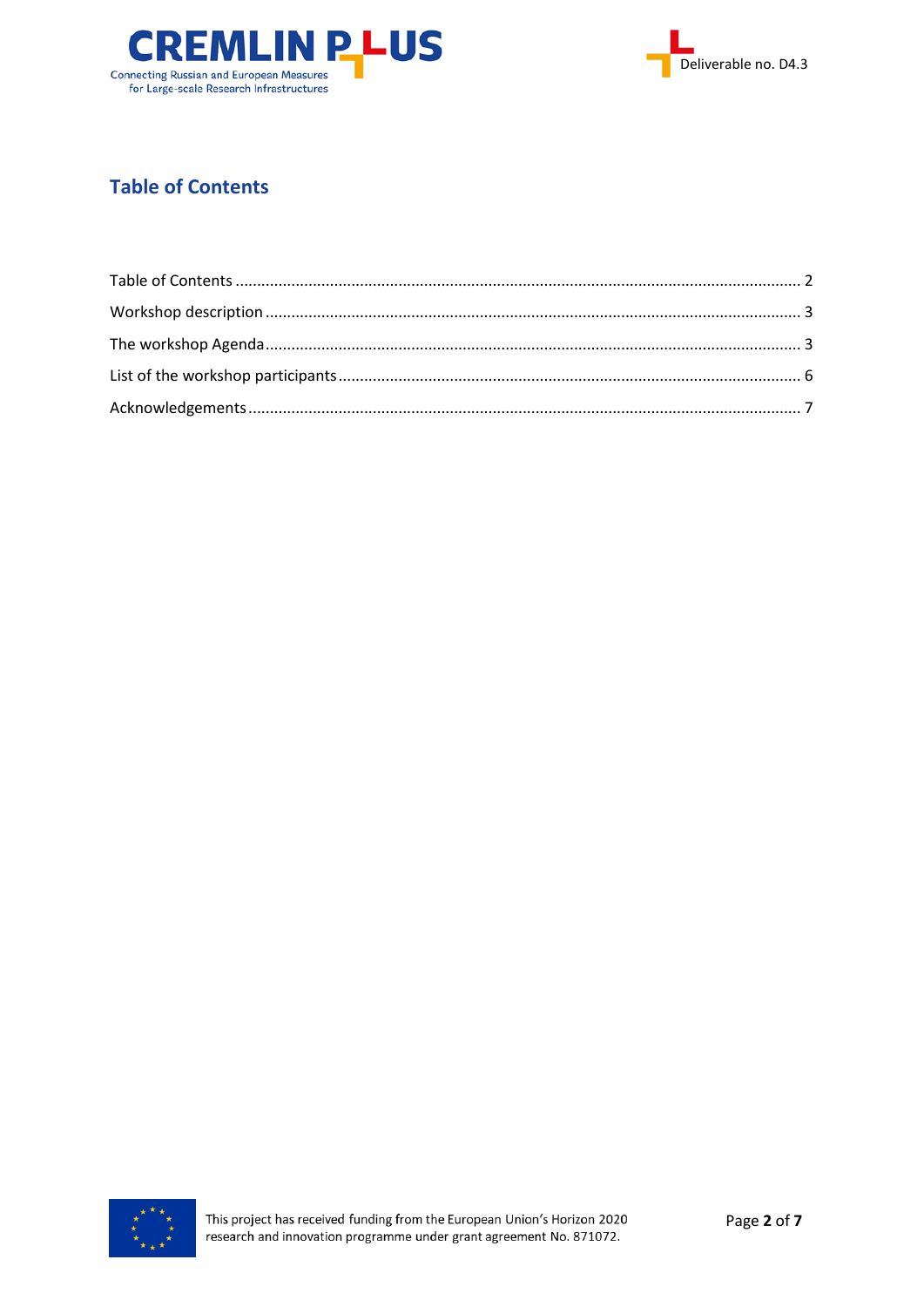

### <span id="page-2-0"></span>**Workshop description**

The workshop was organized on 01.12.2021 as a hybrid event, due to restrictions caused by the COVID-19 pandemic.

The aim of the workshop on the integration of the USSR (Ultimate Source of Synchrotron Radiation) into the European community of advanced light sources was to introduce the 6 GeV synchrotron designed in the Russian Federation to the European LEAPS (League of European Accelerator-based Photon Sources) consortium.

The workshop was conducted on 01.12.2021 and over 80 international participants registered for the virtual meeting, including CREMLINplus project beneficiaries, LEAPS members, researchers from different European Light sources as well as special guests.

The meeting was opened by the Vice President of the Kurchatov Institute, Dr. Alexander Blagov, who briefly described the Russian National Synchrotron-Neutron Programme and the needs of Russia with regards to the accelerator-based photon sources. His speech was followed by Martin Sandhop (DESY), who welcomed all members of the workshop on behalf of the CREMLINplus team.

A brief introduction to the project USSR, the corresponding work package in the CREMLINplus work programme and its context was given by Dr. Nikita Marchenkov (NRC KI). A detailed insight into the progress of beamline selection and suggested CDRs of two beamlines were presented by the work package researchers.

The final presentation was given by the LEAPS Coordination Board Chair, Rafael Abela form the Paul Scherrer Institut, who described the LEAPS consortium model and proposed concrete ways to integrate the USSR into the European scientific landscape. The workshop was wrapped up with an open and fruitful discussion. All presentation slides can be downloaded from the event website on Indico.

# The workshop Agenda 01.12.2021, online via Zoom

<span id="page-2-1"></span>

This project has received funding from the European Union's Horizon 2020 research and innovation programme under grant agreement No. 871072.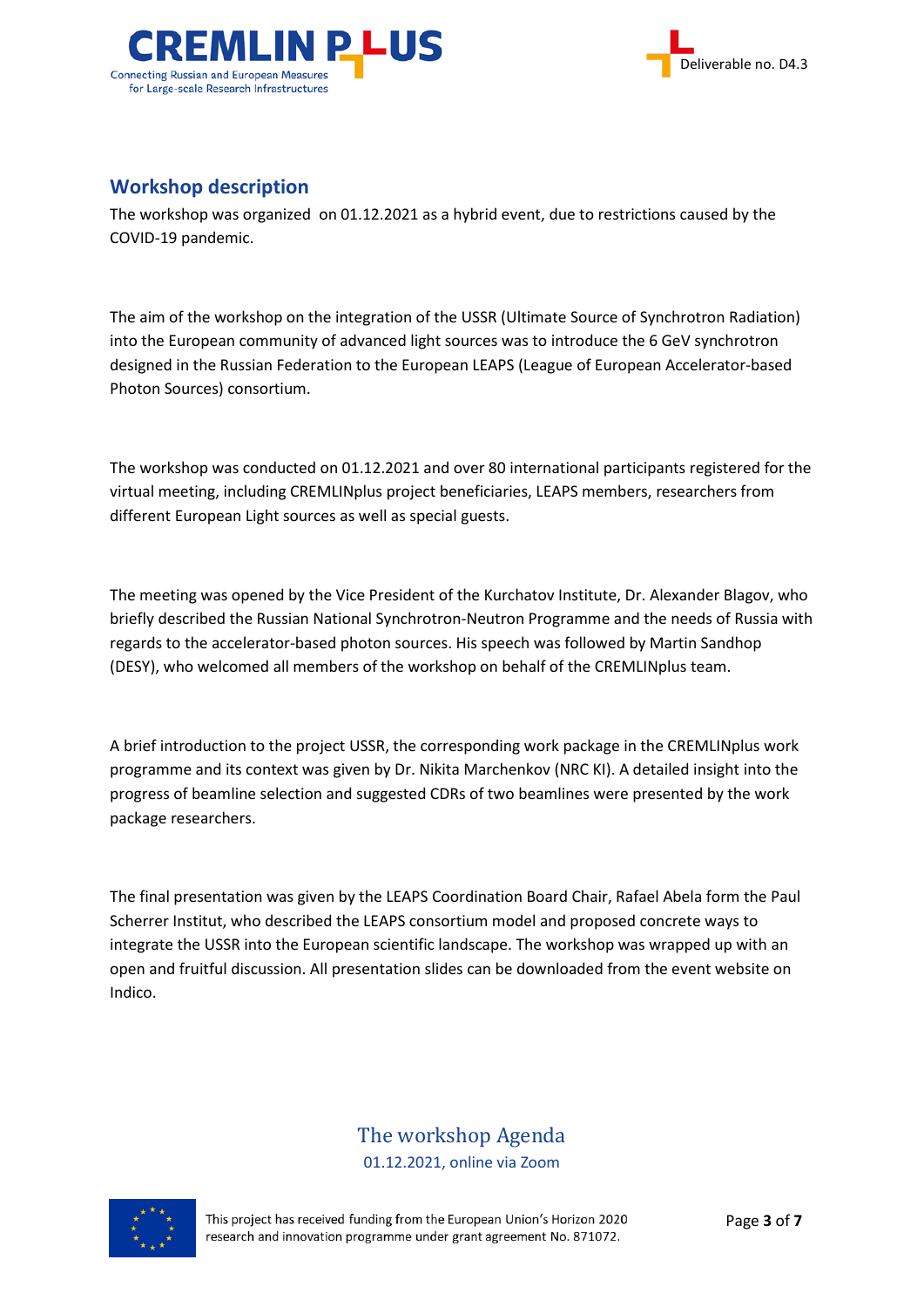



#### Event webpage:://indico.desy.de/event/32119/

| $09:00 - 09.10$        | <b>Welcome</b><br>Dr. Alexander Blagov (Vice President of theNRC Kurchatov Institute)<br>Dr. Martin Sandhop (Project manager. DESY)                                                   |
|------------------------|---------------------------------------------------------------------------------------------------------------------------------------------------------------------------------------|
| $9.10 - 10.10$         | <b>Session I</b><br>A general overview of the USSR4 project - Nikita Marchenkov (NRC KI)<br>The experimental beamlines for USSR4 (overview, beamlines for first stage,                |
|                        | beamlines for second stage) - Roman Senin (responsible person for the<br>experimental facilities for USSR4)                                                                           |
| $10.10 - 10.$<br>10.30 | Coffee Break and group picture                                                                                                                                                        |
| $10.30 - 12.00$        | Section I (continue) Detailed description of 2 beamlines of first stage (15' each)                                                                                                    |
|                        | Concept of nanodiffraction beamline on a new 4+ generation synchrotron<br>radiation source. Beamline capabilities for solving material science problems. -<br>Igor Likhachev (NRC KI) |
|                        | Prototype Spectroscopy Beamline. Focus on Optical Elements. - Melanie Nentwich<br>(DESY)                                                                                              |
|                        | XAS beamlineconceptual design. Alexander Trigub(NRC KI)                                                                                                                               |
|                        | Access to USSR4 for the European light source community -<br>Roman Senin (NRC KI)                                                                                                     |
| $12.00 - 13.30$        | Lunch                                                                                                                                                                                 |
| $13.30 - 14.30$        | <b>Session II</b><br>LEAPS overview - Rafael Abela (Paul Scherrer Institute Switzerland, 2022 LEAPS<br><b>Coordination Board Chair)</b>                                               |
| $14.30 - 14.45$        | <b>Coffee Break</b>                                                                                                                                                                   |
| $14.45 - 15.30$        | <b>Session III:</b><br>Discussion / Wrap up                                                                                                                                           |
| $15.30 - 15.45$        | End of workshop                                                                                                                                                                       |

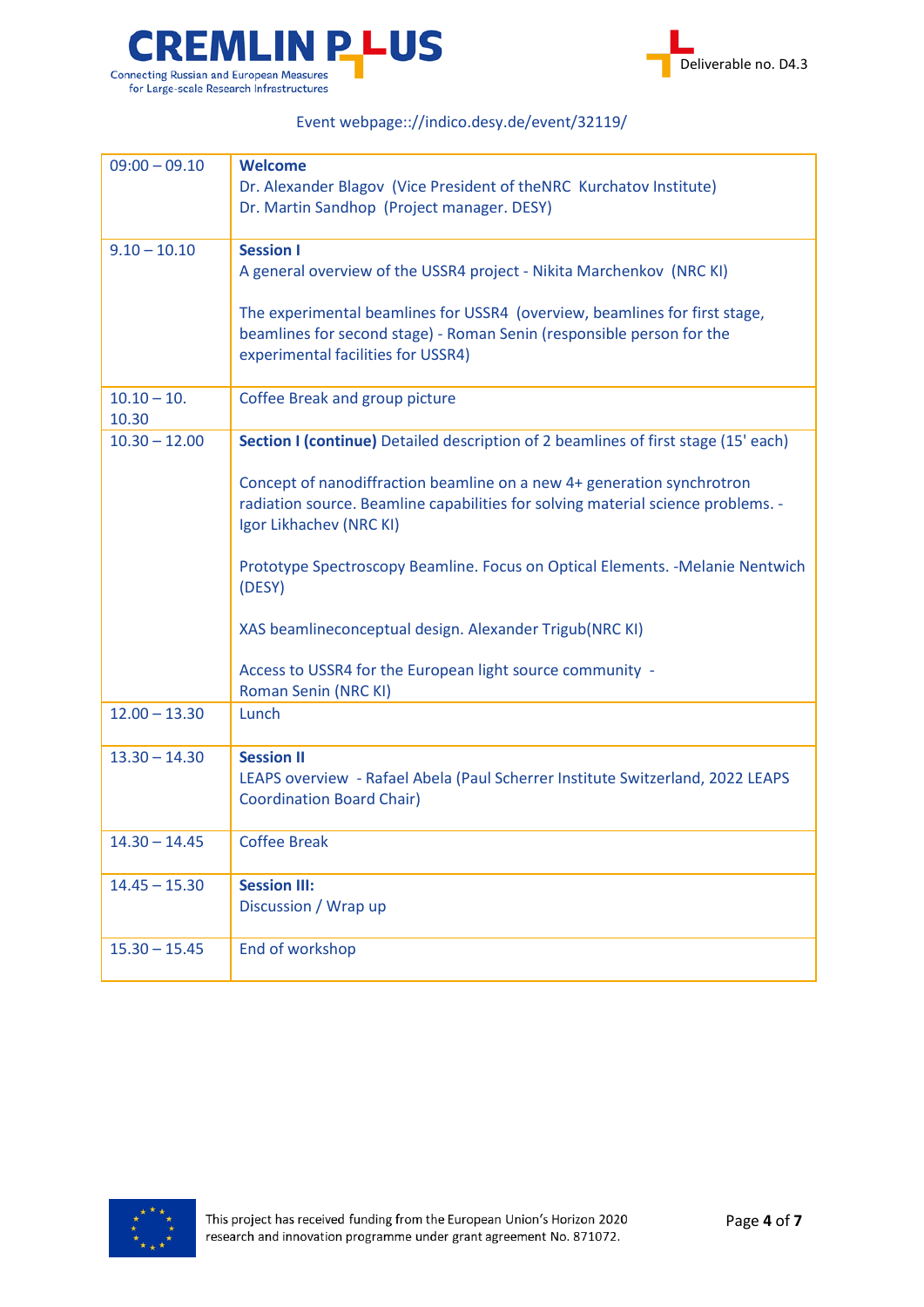



#### **CREMLINplus Zoom**‐**photo of some of workshop participants**





This project has received funding from the European Union's Horizon 2020 research and innovation programme under grant agreement No. 871072.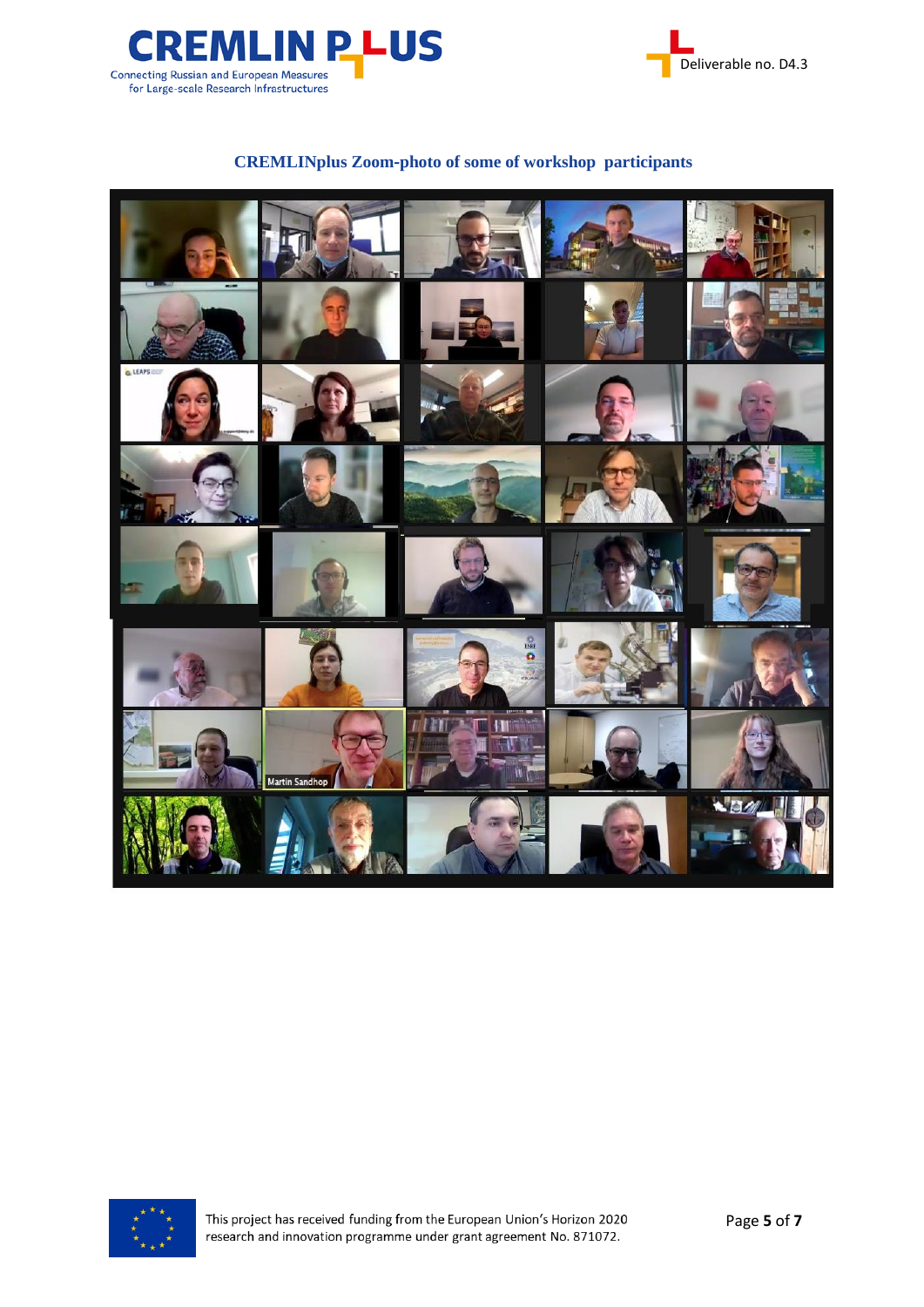

### List of the workshop participants

<span id="page-5-0"></span>